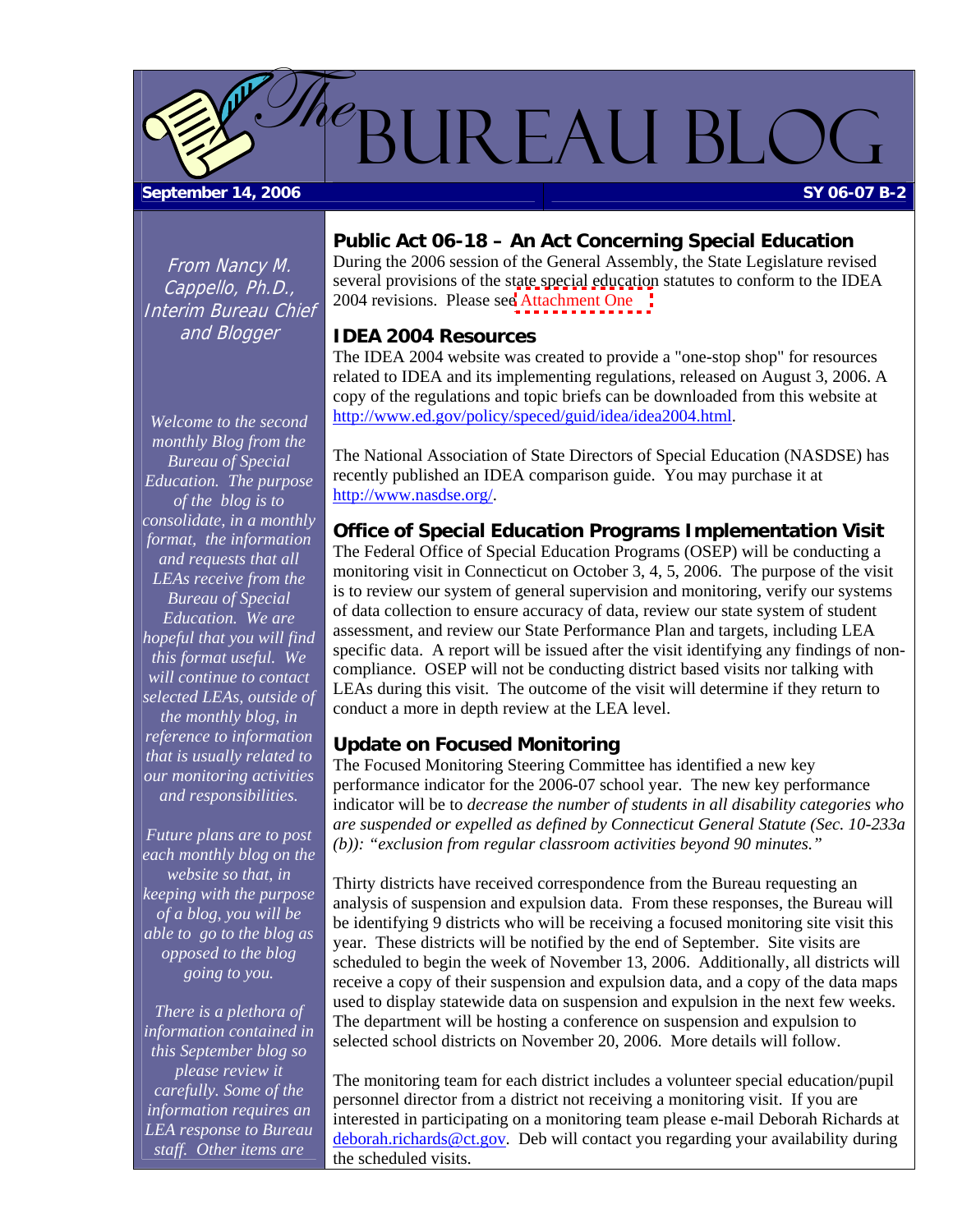<span id="page-1-0"></span>*informational and designed to assist you in your work with students with disabilities. We welcome all positive comments.* 

*On behalf my colleagues in the Bureau of Special Education, I wish you a successful year as we work together to improve educational outcomes for students with disabilities.*



#### Personnel News:

*Ruth Nenortas retired August 31st after contributing 20 years to the work in the due process office. She will be greatly missed. Lisa Spooner has transferred to the due process office and will be supporting the work of that unit which includes investigating complaints, conducting mediations, overseeing due process hearings and other legal matters.* 

*Dr. Lynn Toper, in addition to her other responsibilities, is the contact person for issues surrounding students with disabilities and choice programs in Connecticut. If you have questions about serving students with disabilities* 

#### **Identification of Specific Learning Disabilities and Response to Intervention (RtI)**

The reauthorized Individuals with Disabilities Education Act (IDEA) added procedures for identifying children with specific learning disabilities (SLD). [Attachment Two c](#page-6-0)ontains important information about regulatory changes including the requirement that states must not require the use of a severe discrepancy between intellectual disability and achievement for SLD eligibility and must permit the use of a process based on the child's response to scientific, research-based intervention.

#### **State Performance Plan (SPP) Information**

Reminder – the evaluation timeline data collection and resolution session data collection for the SPP **is due on September 15, 2006**. If you have questions regarding the evaluation timeline data collection contact Deborah Richards at [deborah.richards@ct.gov](mailto:deborah.richards@ct.gov). If you have questions regarding the resolution session data collection contact Gail Mangs at [gail.mangs@ct.gov](mailto:gail.mangs@ct.gov).

In accordance with IDEA, each state must have in place a performance plan that evaluates the state's efforts to implement the requirements and purposes of the law and describe how the state will implement this law. It is a six year plan that describes the State's performance on 20 indicators across early intervention and special education. Targets for each year and improvement activities are contained in the SPP. An Annual Performance Report of SPP activities and data are due to the U.S. Department of Education in February 2007. Additionally, the state is required to report annually to the public on the performance of each school district on indicators 1-14. The district level report will be titled "Annual Performance Report on Connecticut's State Performance Plan" and will be individualized with data for each school district. This report is anticipated to be disseminated to the public and to districts in November 2006. If you have questions about the SPP, contact Dana Colon, Education Consultant at (860)713-6944 or email her at [dana.colon@ct.gov](mailto:dana.colon@ct.gov).

## **PJ Class Members Mailing List**

The Bureau needs to update the mailing list of PJ class members. You should be receiving a data disc in the mail in the next week or so. Please update the list of class members and provide current mailing addresses for all students on the list. This should be the last time we need to collect this information, as our new state wide data collection system will include addresses in the future.

#### **Special Education Data Application and Collection (SEDAC)**

The New Special Education Data Application and Collection (SEDAC) is coming soon. You should have received communication from Mary Keenan regarding upcoming training for special education directors and other SEDAC users. [Attachment Three c](#page-8-0)ontains information on additional in-depth follow-up trainings being offered for SEDAC contacts. Please know, in the spirit of the Bureau Blog, we will work diligently to avoid sending emails regarding SEDAC. In order to facilitate communication regarding SEDAC the Connecticut State Department of Education (CSDE) will create a public website containing all pertinent information regarding alerts, notifications, trainings and FAQ's. It will be the responsibility of Directors, district IT coordinators and SEDAC contacts in the LEA to visit the site regularly to learn of important new documents, instructions and training opportunities. The web address for the SEDAC Public Information Site will be: *[http://www.csde.state.ct.us/public/help/sedac/.](https://ctmail.ct.gov/exchweb/bin/redir.asp?URL=http://www.csde.state.ct.us/public/help/sedac/)* We expect this site to be active on or before September 25<sup>th</sup>, 2006, and are looking forward to a new school year with an exciting and more user-friendly data application!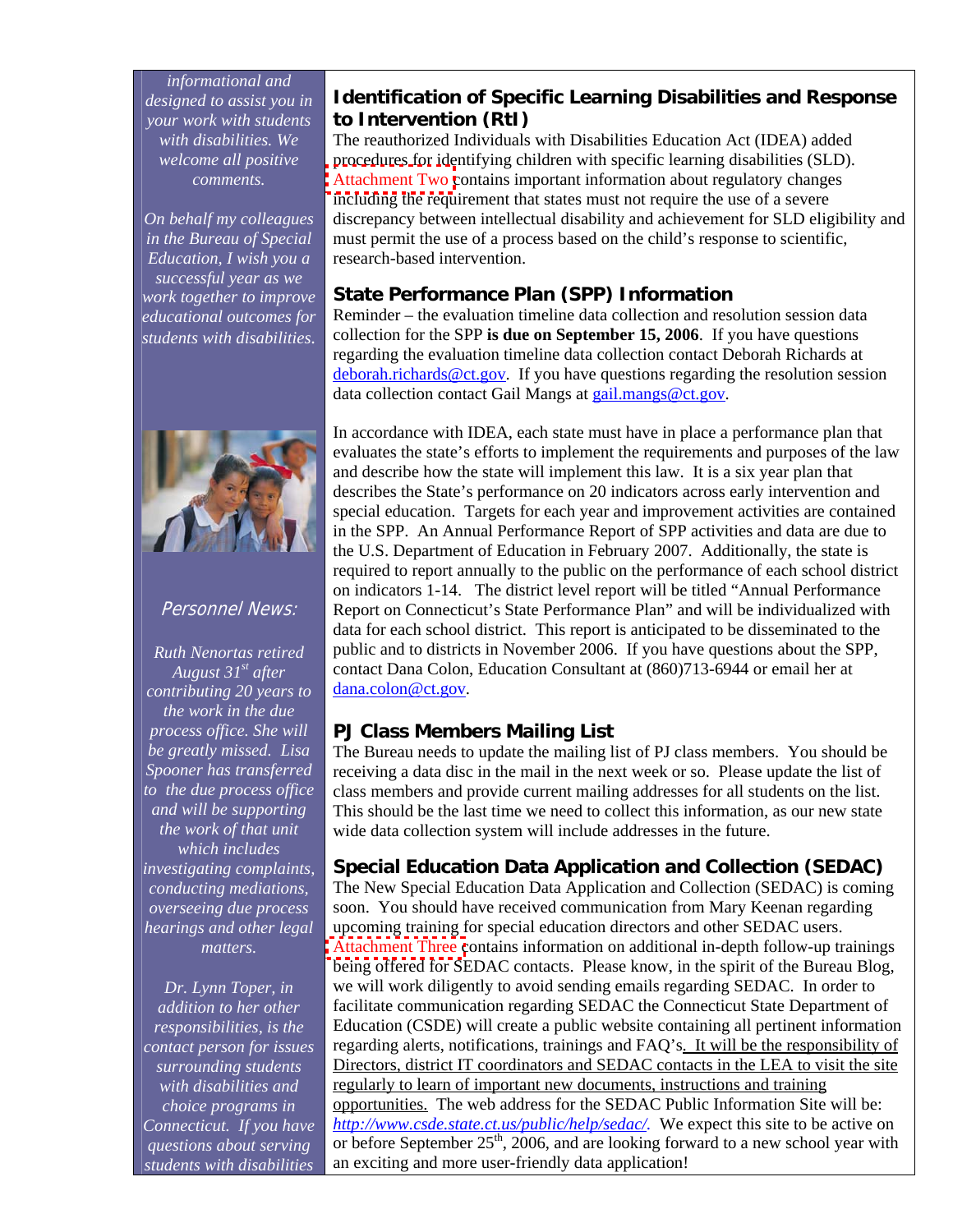<span id="page-2-0"></span>*in charters, magnets, open choice programs, CT technical high schools and the vocational/agricultural center. You may contact Lynn at [lynn.toper@ct.gov.](mailto:lynn.toper@ct.gov)* 



**Additional** Resources:

Parent Training and Information center (PTI) CPAC 1-800-445-2722 (860) 739-3089 V/TDD [www.cpacinc.org](http://www.cpacinc.org/)

For professional development and technical assistance offerings contact State Education Resource Center (SERC) (860) 632-1465 [www.ctserc.org](http://www.ctserc.org/)

## **Compliance for FAPE at Age 3**

CSDE recently followed up with a number of school districts on the 2004-05 PCI data regarding the compliance indicator addressing a free appropriate public education (FAPE) no later than age three for children transitioning from the Connecticut Birth to Three System. Please refer t[o Attachment Four](#page-10-0) for more information.

## **Collection of Early Childhood Assessment Data**

In October 2006, the Bureau of Special Education will begin collecting Early Childhood Outcomes (ECO) data from every school district throughout the State. The ECO data is comprised of child specific information obtained from the Brigance Inventory of Early Development II (IED-II). As a reminder, school districts are federally required to collect entry and exit information on children with disabilities receiving preschool special education. Each school district is responsible for collecting child specific information for every preschool-age child that entered special education on or after May 1, 2006 and is responsible for collecting exit information thereafter on those same children at any point of exit. As explained at several training sessions conducted by the Bureau this past spring, school districts are responsible for assessing each preschool-age child with an IEP using several identified IED-II sub-tests. The selected sub-tests align with the federally required ECO indicators. The IED-II information collected by school districts will be used by the Bureau to report aggregate data to the U.S. Department of Education, Office of Special Education Programs (OSEP) in the federally required Annual Performance Report (APR*). Please know that although the Bureau had originally anticipated being able to collect the ECO data from school districts via a secure web based system beginning this fall, such a system could not be developed in sufficient time for federally reporting the ECO data in the APR for the 2005-06 year. As a result, in October 2006, each school district will receive a floppy disc in the mail. The floppy disc will contain a Microsoft Access electronic form. The IED-II assessment results for each child will need to be entered into the electronic form and will be automatically saved back onto the disc. The CSDE expects every school district to input their ECO data for each preschool-age child who entered on or after May 1st, 2006 up until September 30, 2006*. Specific instructions on how to use the electronic form will accompany the disc. The disc is to be returned to the CSDE approximately 4 weeks after receipt. Further submission information will be forthcoming along with the disc and instructions for inputting the ECO data.

# **The Pro-Bono School Expulsion Project**

The Pro Bono School Expulsion Project seeks to address the unmet need of legal assistance for low income students in expulsion hearings. There are state and federal procedural protections for disabled and non-disabled children, yet most of these children -- predominantly low income children -- are not represented at these proceedings. For more information about the project, please see [Attachment Five](#page-12-0)  and [Attachment Six.](#page-13-0)

# **Paraprofessional Study – Hearing and Public Briefing**

The Legislative Program Review & Investigations Committee has been conducting a study on paraprofessionals in CT. The study is focused on whether the State of Connecticut should establish statewide minimum standards for public school paraprofessionals who perform instructional tasks and whether different categories should be established for different duties. Findings and recommendations from this study will be made available in mid December. [Attachment Seven](#page-14-0) and [Attachment Eight c](#page-16-0)ontain the complete approved scope of the study and a recent update to the study. A briefing about the study will be held on September 26 at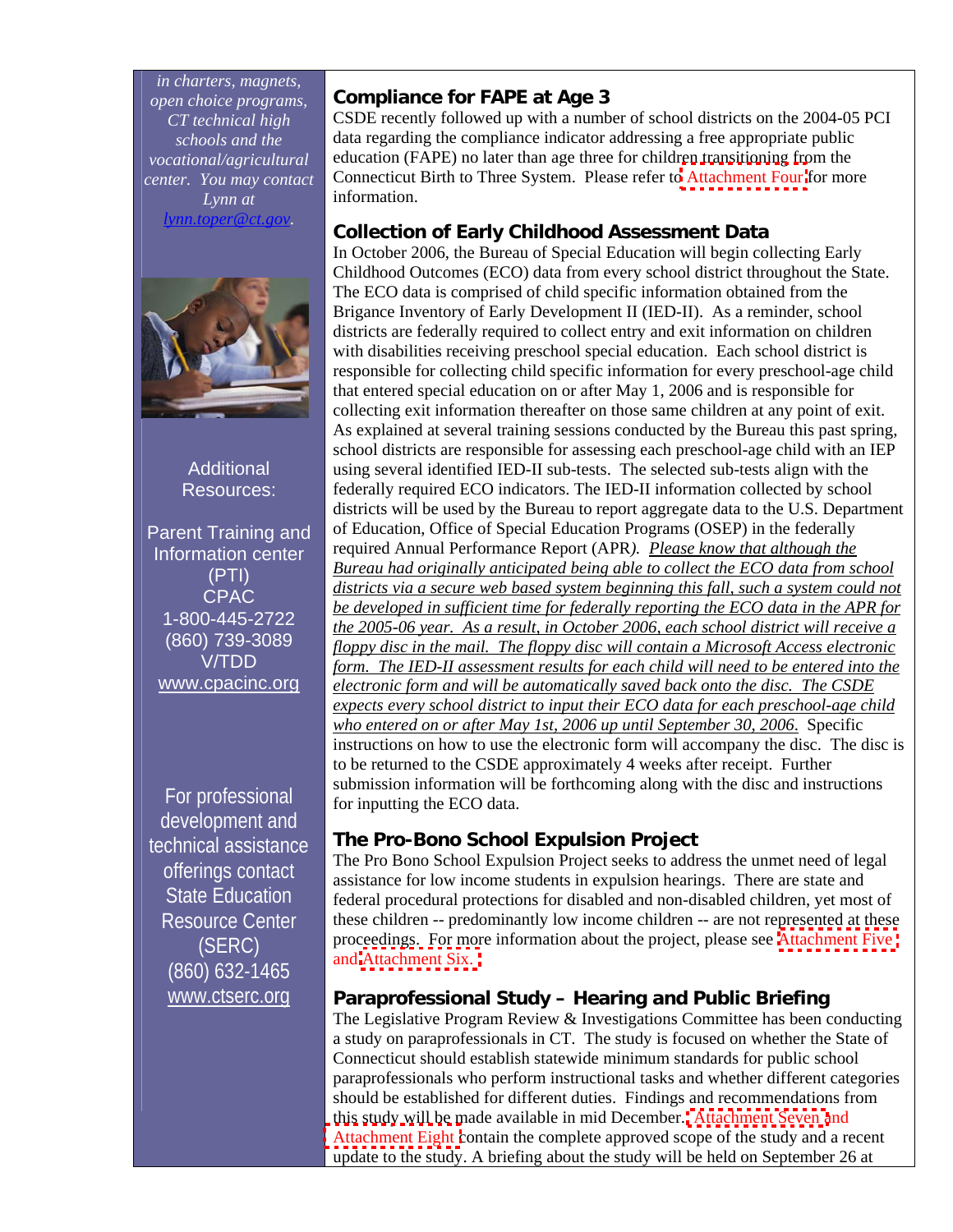

**Connecticut State Department of Education**  Bureau of Special Education 165 Capitol Avenue Hartford, CT 06106 Phone: 860-713-6910 Fax: 860-713-7051

# **Mailing address:**

P.O. Box 2219, RM 369 Hartford, CT 06145-2219

Visit us on the web at: www.state.ct.us/sde 10:00 followed by a public hearing at 1:00. These meetings will be held in room 1D at the Legislative Office Building. If you have questions regarding this study, please direct them to Perri Murdica at (860) 713-6942 or [perri.murdica@ct.gov](mailto:perri.murdica@ct.gov)

# **Secondary Transition Planning**

[Attachment Nine](#page-19-0) contains a form requesting the name, address, telephone number and email address of the staff member in your district, **most directly responsible** for transition planning at the secondary level. This may be your transition coordinator/specialist, work-study coordinator, and classroom teacher or guidance counselor. You may wish to identify more than one transition contact person per district. This database will be utilized to disseminate appropriate training activities and materials to staff in your high schools (predominately via email with some mailed information). Please do not include your name, as special education directors will always receive copies of any announcement or materials that are disseminated.

#### **Funding Resource:**

The CVS/pharmacy Community Grants program accepts proposals for public school programs targeting children with disabilities (under age 18) that address any of the following: health and rehabilitation services; public schools promoting a greater level of inclusion in student activities and extracurricular programs; or creating opportunities or facilities that give greater access to physical movement and play. Deadline: October 31, 2006.

[http://www.cvs.com/corpInfo/community/community\\_grants.html](https://ctmail.ct.gov/exchweb/bin/redir.asp?URL=http://www.cvs.com/corpInfo/community/community_grants.html)

# **TBI conference in October**

This intra-agency, multidisciplinary conference addresses the complexities of traumatic brain injury (TBI), the implications of identification, intervention and outcomes across the lifespan. Se[e Attachment Ten](#page-20-0) for registration.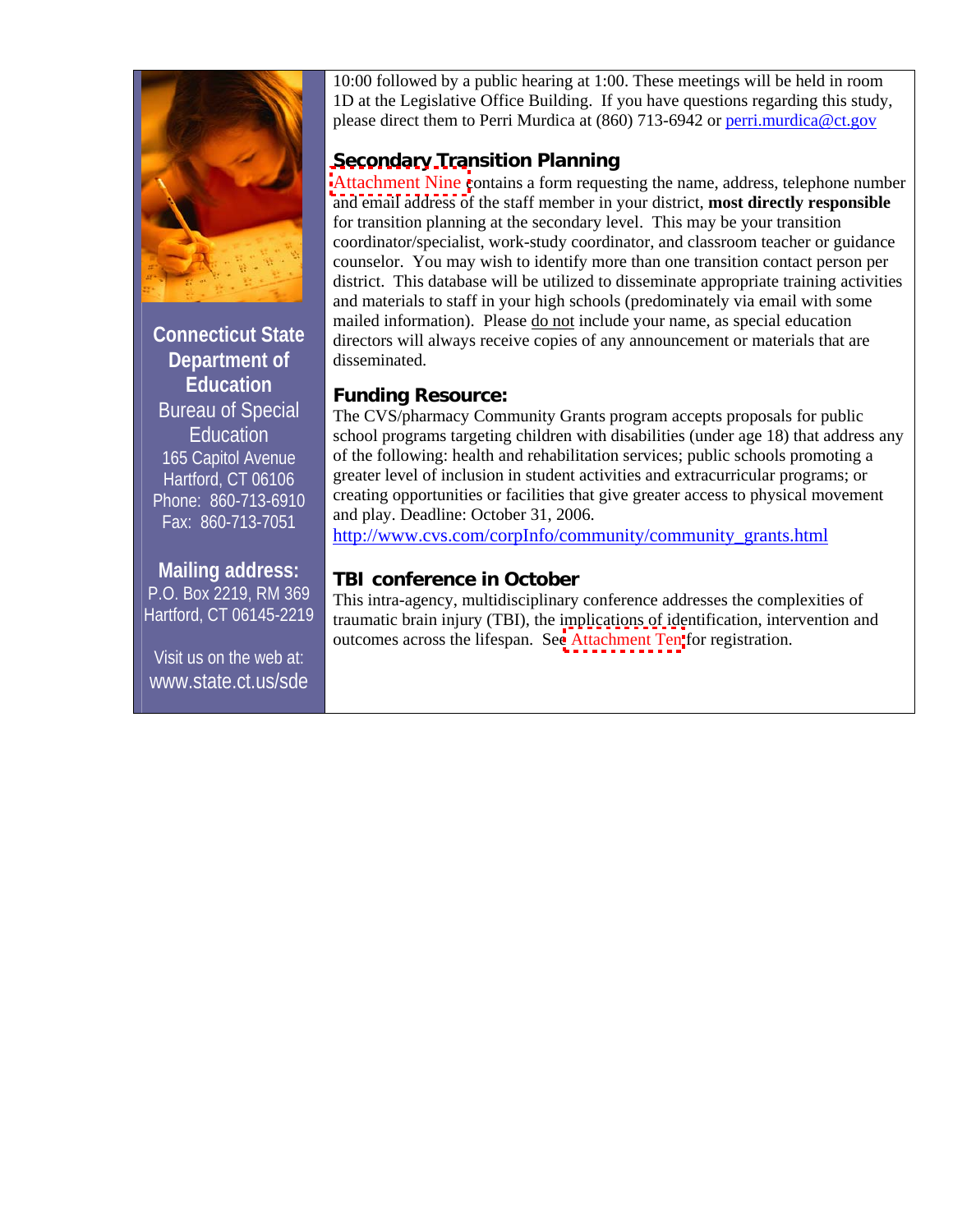#### <span id="page-4-0"></span>[Back to Blog](#page-0-0)

Public Act 06-18 An Act Concerning Special Education

During the 2006 session of the General Assembly, the State Legislature revised several provisions of the state special education statutes to conform to the IDEA 2004 revisions. The state provisions addressed in the public act include the following:

Section 1 of the Public Act revises Section 10-76d concerning the provision of special education. School districts are prohibited from requiring a student to obtain a prescription for a substance covered by the Controlled Substance Act as a condition of attending school, receiving an evaluation or receiving special education services.

Section 4 of the Public Act revises Section 10-76h concerning the state due process procedures:

- Parental requests for hearings are made directly to the school district with a copy of the request sent to the SDE.
- If a school district requests a hearing, a copy of the notice and request provided to the parents must be submitted to the SDE.
- The timeline for hearings has been changed to accommodate the IDEA 2004 requirements for challenging the sufficiency of the hearing request, amending the hearing request and utilizing alternative means to resolve the dispute such as the resolution session or mediation.
- Clarifies the authority of the hearing officer to order reimbursement for a student placed in a private school by the parents.
- Deletes the requirement that mediation must be conducted within 30 days after receipt of the request for mediation. The IDEA 2004 revisions require a longer timeframe for dispute resolution.

Section 6 of the Public Act revises Section 10-76ff concerning special education evaluations:

- Assessments and other evaluation materials used to assess a child must be administered in a language and form most likely to yield accurate information on what the child knows and can do academically, developmentally and functionally, unless it is not feasible to so provide or administer;
- Assessments of children with disabilities who transfer from one school district to another in the same academic year are coordinated with the child's prior and subsequent schools, as necessary and as expeditiously as possible to ensure prompt completion of full evaluations;
- A district may not find a child eligible for special education if the dominant factor for determining eligibility is a lack of instruction in reading, including the essential components of reading instruction, as defined in Section 1208(3) of the Elementary and Secondary Education Act of 1965;
- A reevaluation is no longer required prior to a student graduating with a regular high school diploma or aging out of special education. The district is required to provide a summary of academic achievement and functional performance which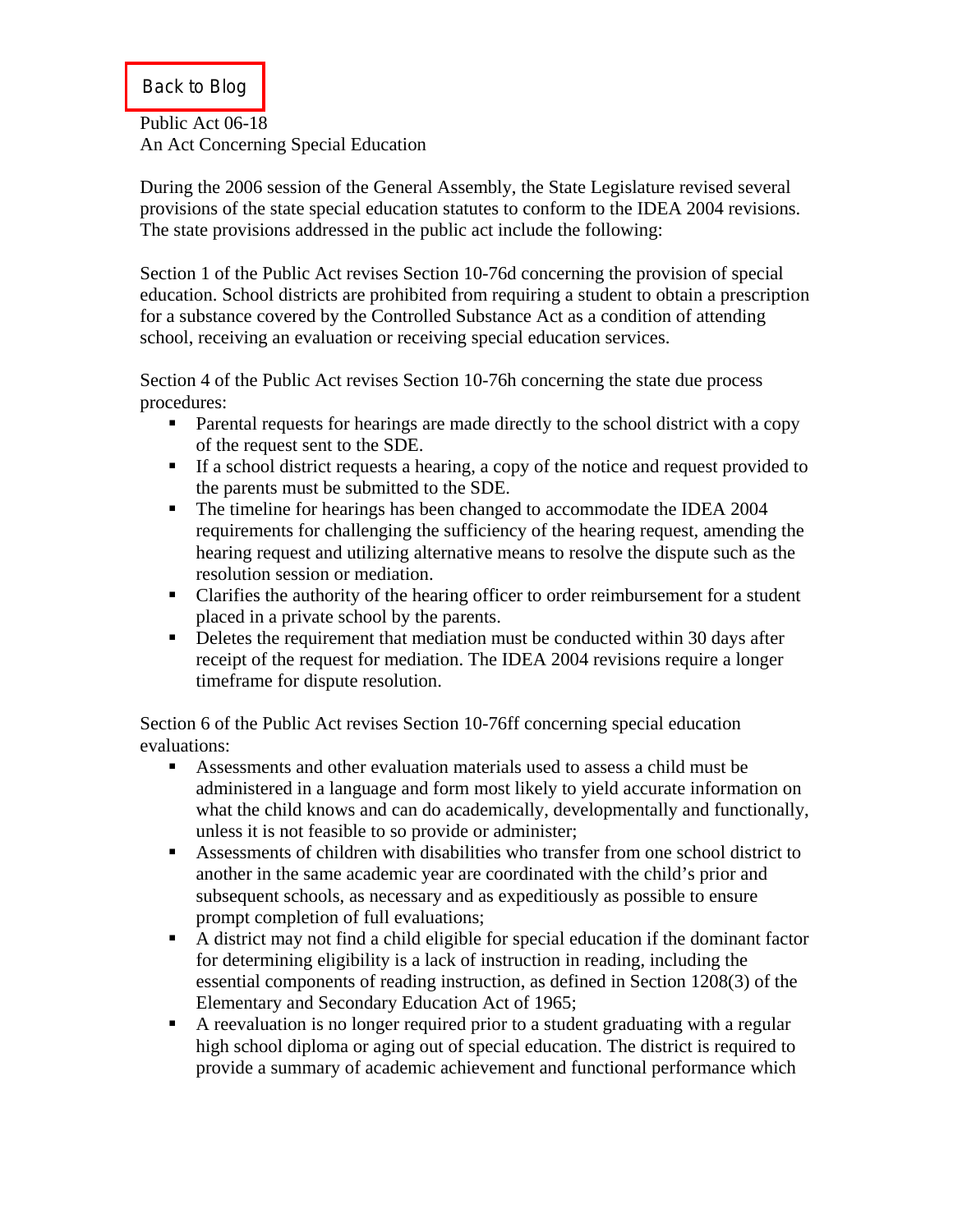includes recommendations on how to assist the child in meeting the child's postsecondary goals.

Section 7 of the Public Act revises Section 10-76i concerning the State Advisory Council to include such members as may be required by the IDEA as amended from time to time.

Section 8 of the Public Act revises Section 10-94g concerning the appointment of Surrogate Parents to require the appointment of a surrogate parent when a child is an unaccompanied and homeless youth.

Other provisions included in the Public Act are technical in nature, for example, substituting the word "appropriate" for the word "suitable".

If you have any questions about the revisions, please contact Theresa C. DeFrancis at (860) 713-6933.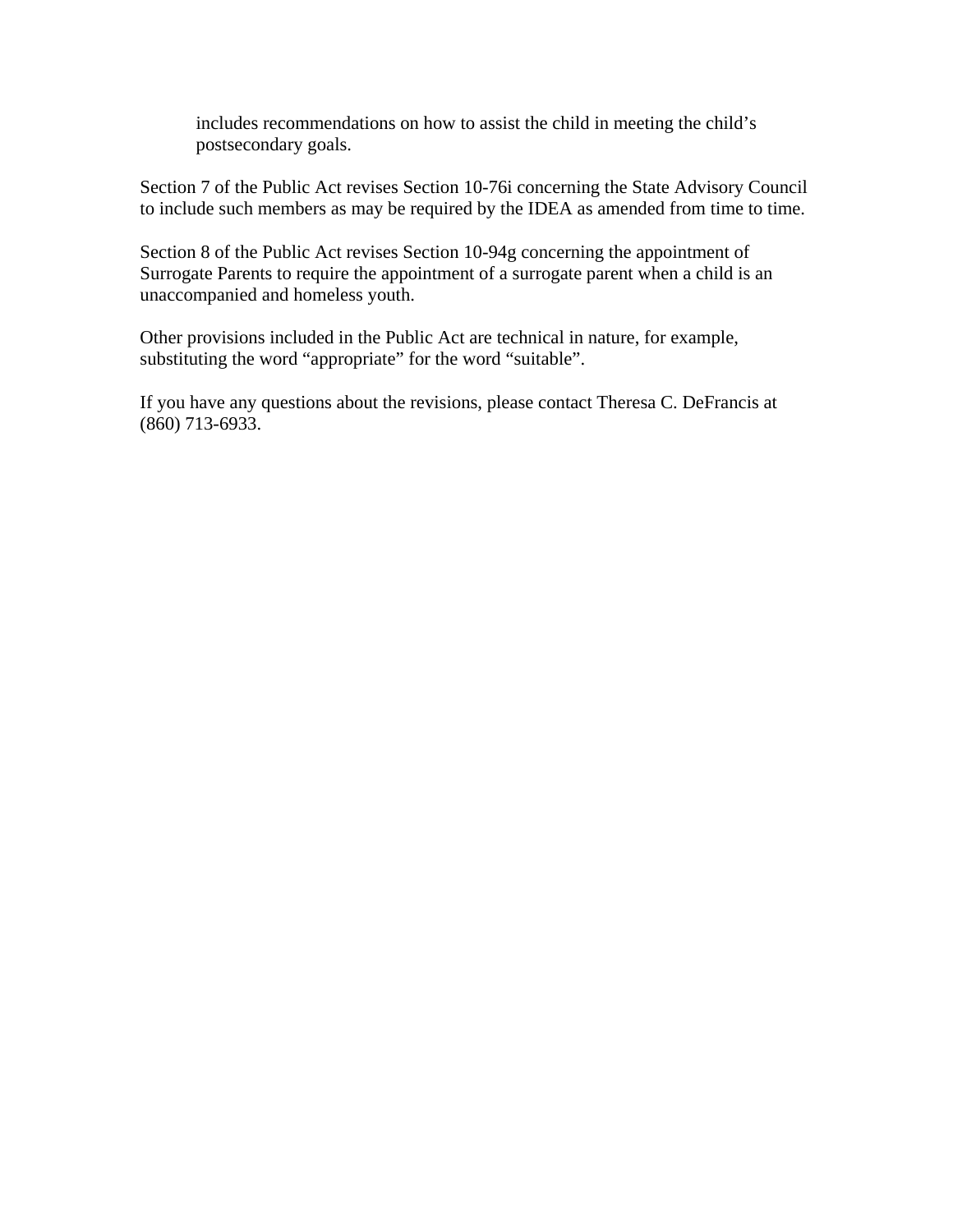<span id="page-6-0"></span>

# **STATE OF CONNECTICUT**

*DEPARTMENT OF EDUCATION* 



[Back to Blog](#page-1-0)

| Re:   | <b>Response to Intervention (RtI)</b>                                  |
|-------|------------------------------------------------------------------------|
| Date: | September 12, 2006                                                     |
|       | <b>Connecticut State Department of Education (CSDE)</b>                |
| From: | Nancy M. Cappello, Ph.D., Interim Chief<br>Bureau of Special Education |
| To:   | Directors of Special Education                                         |

The reauthorization of the *Individuals with Disabilities Education Improvement Act* (IDEA 2004), states: 1) a local education agency *shall not be required t*o take into consideration whether the child has a severe discrepancy between achievement and intellectual ability; and 2) in determining whether a child has a specific learning disability, a local education agency *may use a process* which determines if a child responds to scientific, research based intervention. Furthermore, IDEA 2004 permits districts to use up to 15% of their special education funds to develop and implement coordinated, early intervening services for students in K through 12 who have not been identified as needing special education or related services, but who need additional academic and behavioral support to succeed in the general education environment. These three changes provide an opportunity for districts to develop a unified system of education for all students. An IDEA topic brief on the identification of students as learning disabled is available at [http://idea.ed.gov/explore/view/p/%2Croot%2Cdynamic% 2CTopicalBrief%2C23%2C.](http://idea.ed.gov/explore/view/p/%2Croot%2Cdynamic%25%202CTopicalBrief%2C23%2C) Other topic briefs are available at <http://idea.ed.gov/explore/home>.

Not unlike NCLB, IDEA 2004 has set high goals for all school districts, but has provided limited direction as to how to precisely achieve these goals. One strategy that has been suggested is the utilization of a Response to Intervention (RtI) model. By definition, RtI is the practice of providing highquality instruction/intervention matched to student needs using learning rates over time and level of performance to make important educational decisions (National Association of State Directors of Special Education). RtI is based on principles that the Connecticut State Department of Education (CSDE) has embraced for several years, including: universal screening, high quality instruction, early intervention, regular and frequent monitoring of student progress, and utilization of data to make instructional decisions. In an RtI model, support to students is provided based on student need and are not premised on a particular label, program, or place.

The *Guidelines for Identifying Children with Learning Disabilities*, developed by the Connecticut State Department of Education in 1999, have laid the groundwork for RtI. Though not identified by the current term, the concept of RtI was integral in the writing of the previous guidelines ensuring all students were receiving appropriate instruction in the areas of reading and mathematics. Connecticut took a proactive approach to disability identification in its guidelines for students suspected of having a specific learning disability (SLD). The reading and math worksheets were developed knowing that students with severe discrepancy may meet the criterion for learning disabilities for a number of reasons (e.g., lack of participation in consistent, high quality instruction; lack of focus on appropriate skill acquisition; lack of implementation fidelity or intensity, frequency and/or duration, of intervention; or lack of instructional time due to interruptions in learning because of behavioral issues, second language acquisition, mobility, etc.).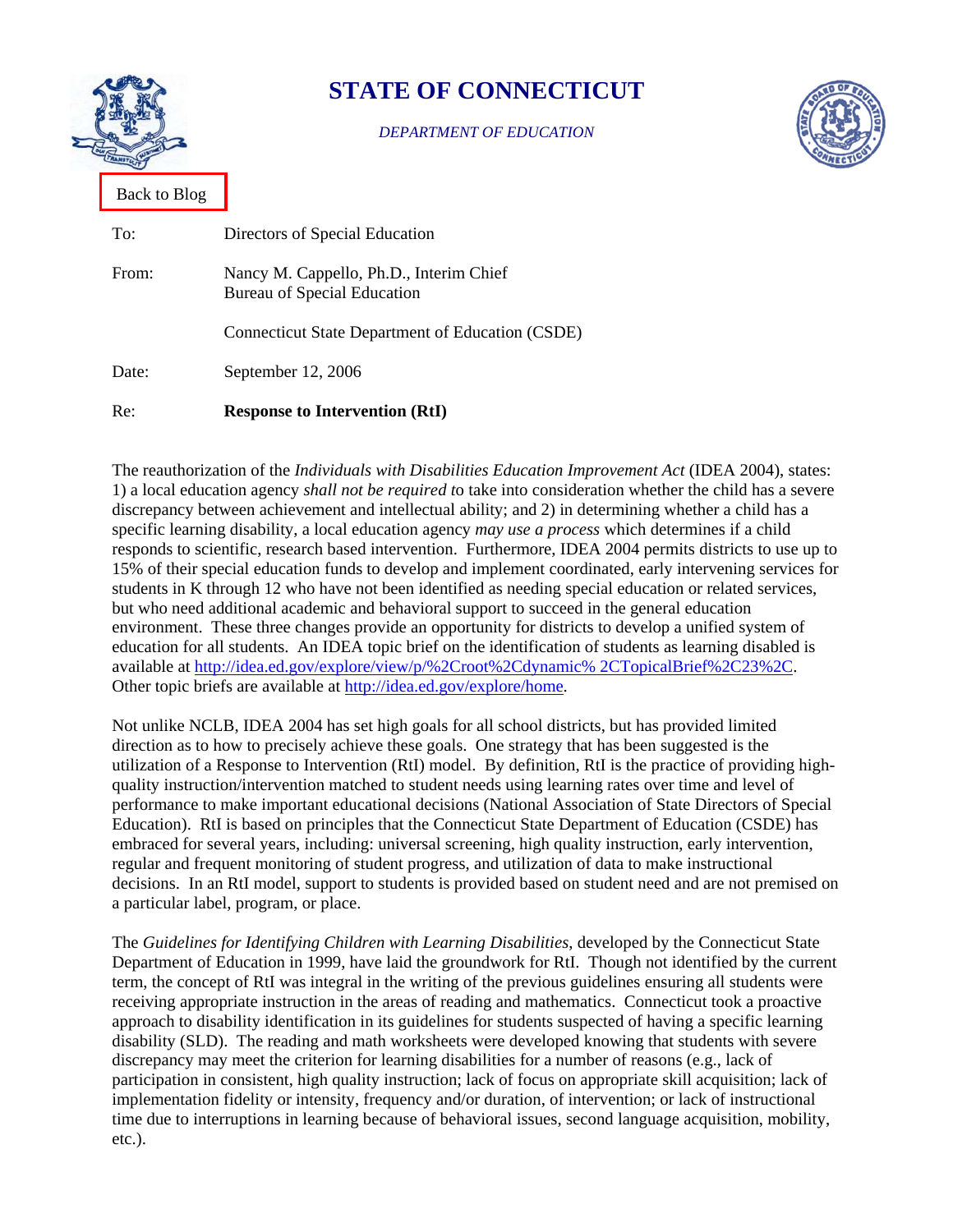Response to Intervention September 13, 2006 Page 2 of 2

IDEA 2004 regulations, Section 300.309(b) state "To ensure that underachievement in a child suspected of having a specific learning disability is not due to lack of appropriate instruction in reading or math, the group must consider, as part of the evaluation described in 34 CFR Sections 300.304 through 300.306: (1) Data that demonstrate that prior to, or as a part of, the referral process, the child was provided appropriate instruction in regular education settings, delivered by qualified personnel; and (2) Data-based documentation of repeated assessments of achievement at reasonable intervals, reflecting formal assessment of student progress during instruction, which was provided to the child's parents…" In addition, in determining the existence of SLD, consideration must be given to the child's response to interventions and if, prior to referral, the child's response to general education interventions did not result in adequate progress, after an appropriate period of time, the public agency must promptly request parental consent to evaluate the child to determine if the child needs special education and related services.

IDEA 2004 has surfaced volumes of literature and research criticizing use of the discrepancy formula, such as: inconsistencies in identification exist due to significant variations in the use of discrepancy formulas from state to state and district to district; the statistical phenomenon of regression to the mean and differences in the construction of tests make computation of discrepancies complicated and some believe invalid; strict adherence to discrepancy formulas leave no room for clinical judgment which could eliminate some students from service who may, in fact, have a learning disability; and the difficulty to find a severe discrepancy in the early grades, leading to a "wait and fail" model of identification.

Understanding the contextual variables that shape and influence how decisions are made is critical in working toward improved identification methods for accurate SLD determination. Some potential compounding factors include: a desire to get services for students, using multiple criteria for eligibility decisions, low-achievement versus specific learning disability, contributions of multi-disciplinary teams on classification, and the use of clinical judgment.

States and districts are strongly encouraged to approach this process in thoughtful manner. The current *Guidelines for Identifying Children with Learning Disabilitie*s, with a focus on appropriate instruction, interventions, and monitoring of student progress, should be used as a key component of the identification process while further guidance is being developed. In the meantime, the State Education Resource Center (SERC) will be offering a variety of professional development opportunities throughout the coming year regarding the implementation of RtI in relation to the following topics: Universal Screening, Progress Monitoring, Implementation Fidelity, and Multi-Tiered Interventions. In addition, the RtI state leadership team, along with stakeholders throughout the state, will move forward in their efforts to operationalize RtI in a way that meets the needs of Connecticut students.

If you have questions regarding RtI, please feel free to contact either of the two CSDE Education Consultants listed below:

Perri Murdica (860)713-6942 [perri.murdica@ct.gov](mailto:perri.murdica@ct.gov)

Nancy Aleman (860)713-6937 [nancy.aleman@ct.gov](mailto:nancy.aleman@ct.gov)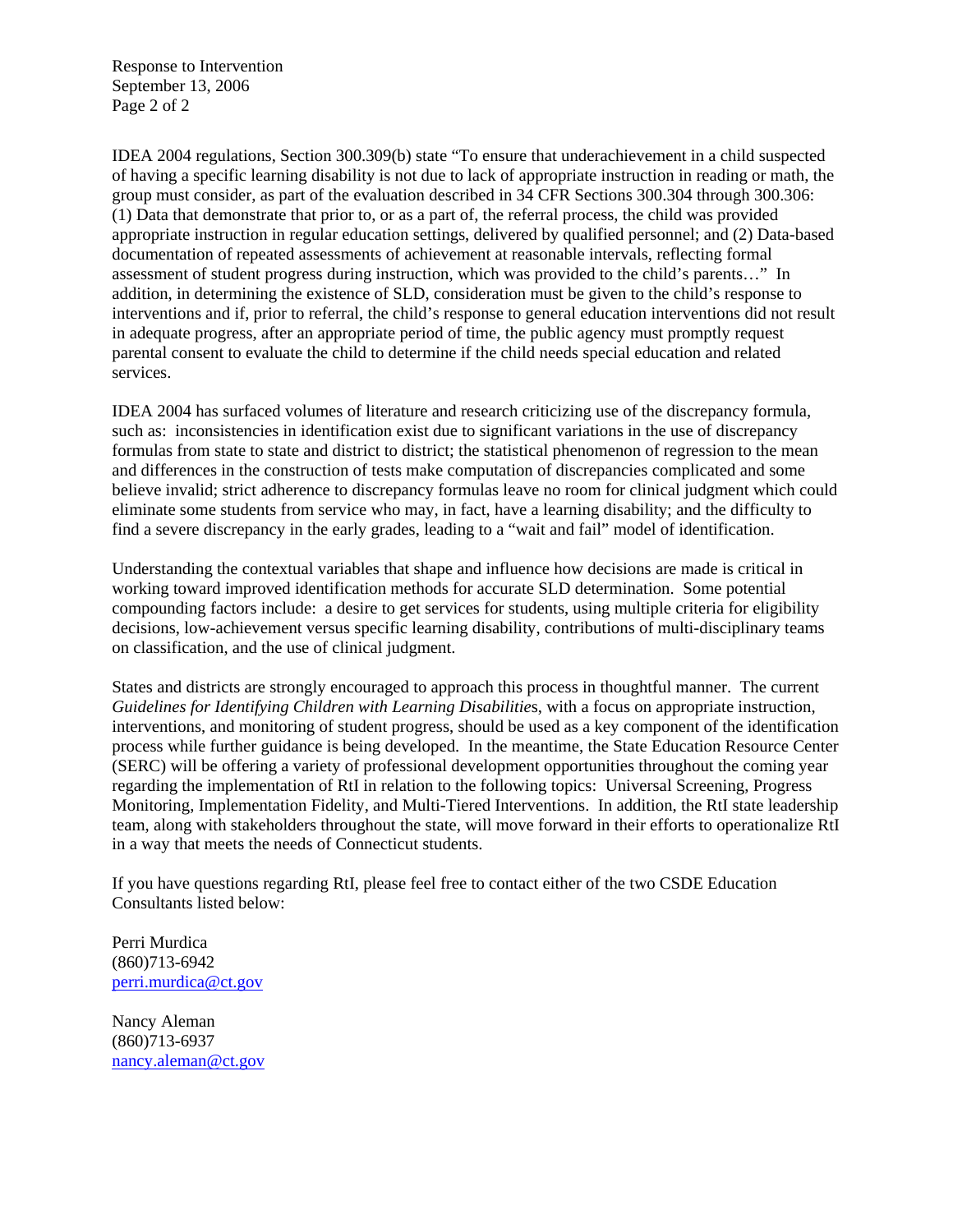<span id="page-8-0"></span>

**STATE OF CONNECTICUT**  *STATE DEPARTMENT OF EDUCATION* 



[Back to Blog](#page-2-0)

| TO:             | Directors of Special Education and SEDAC Contacts |
|-----------------|---------------------------------------------------|
| FROM:           | Mary M. Keenan, SEDAC Data Collection Manager     |
| DATE:           | September 07, 2006                                |
| <b>SUBJECT:</b> | <b>SEDAC Follow-up Training Opportunities</b>     |

I will conduct 18 Follow-up Training sessions about the Special Education Data Application and Collection (SEDAC) in October and November. Follow-up Training is for SEDAC users and will only be offered on-line via WebEx meetings.

- SEDAC Follow-up Training will provide the SEDAC user with a more in-depth discussion of SEDAC. Some examples are what screens will look like, viewing the student roster and selecting only certain cases, entering special education information, saving records, running reports, discussion of special cases such as Service Plan Students and using the case manager field. There will also be a discussion of the SEDAC – Grants (SEDAC-G). The sessions will not be hands-on but the user should gain a better understanding of SEDAC.
- Training materials with printing instructions will be available prior to WebEx Meeting or at the SEDAC Home page. Participants will be responsible for printing training materials.

#### **WebEx Follow-up Training Meetings (encouraged for all SEDAC users)**

- o **IMPORTANT**: Districts that plan to attend a WebEx Meeting, must register ahead of time to get set up. After you have emailed me with your training selection at [mary.m.keenan@ct.gov,](mailto:mary.m.keenan@ct.gov) you will receive an email from WebEx. You must open this email and follow the instructions to ensure you can participate. You should do this as soon as you receive the email and before the actual meeting to ensure that your system is ready. This process takes less than 5 minutes, but must be done prior to the meeting itself.
- o In addition to signing on to the on-line meeting, you will join a conference call at the meeting time to enable you to participate in the audio portion of the meeting. Instructions for the conference call will be included in your registration email.
- o It is helpful to have headsets or a quiet room so you don't disturb office mates.
- o If more than one person from a district attends we encourage you to use a quiet conference room where you can have several people around one computer and a telephone on speaker phone so you can hear the auditory part of the presentation.
- o You will be able to ask questions. There is a chat page so questions can be directed to everyone in the meeting or privately between participants.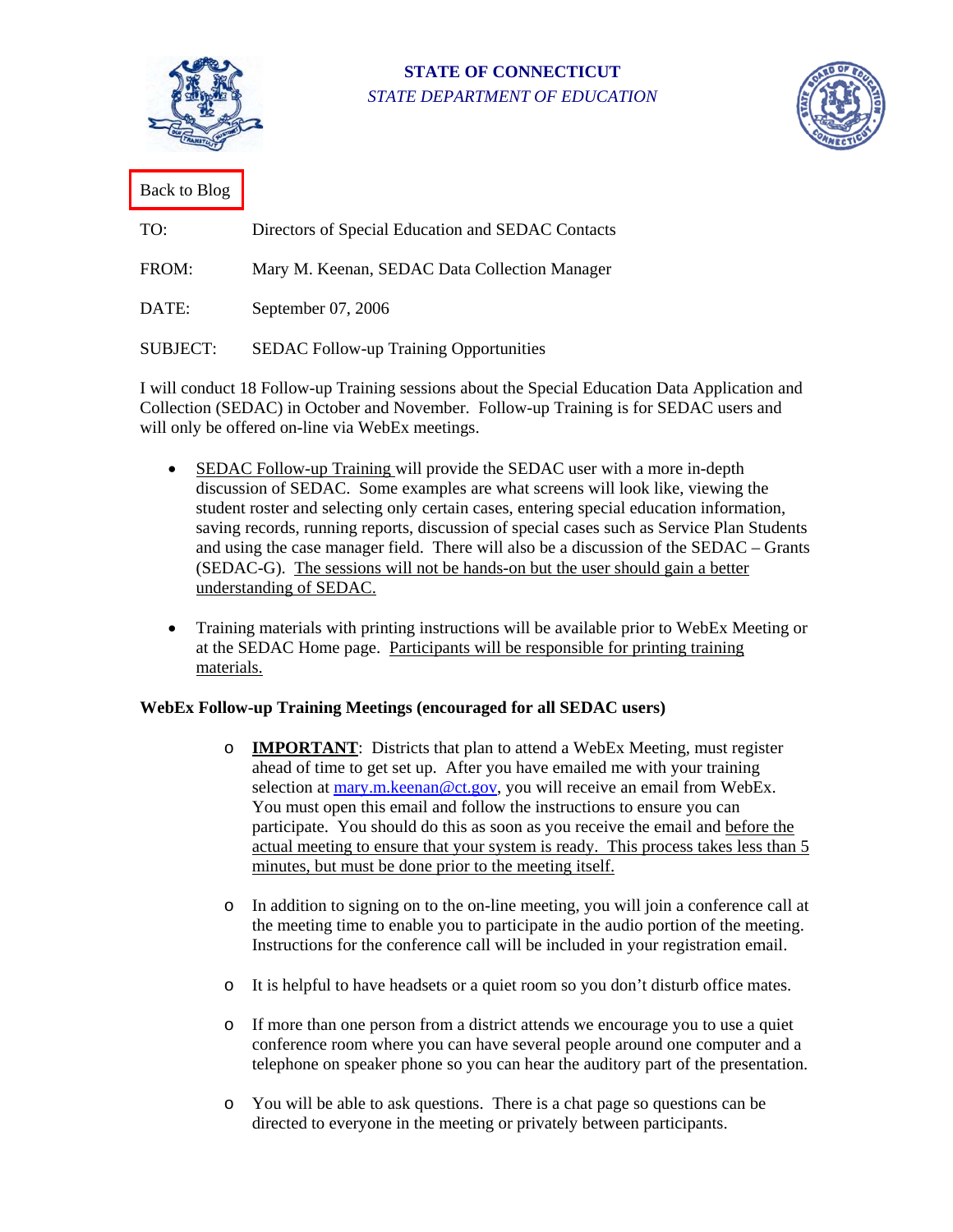o WebEx Follow-up Training sessions will generally last for one hour and a half, once you have logged into the meeting. Plan to login 5 minutes prior to the meeting start time.

| WebEx Follow-up Meeting Date | Morning        | Morning         | Afternoon     | Afternoon     |
|------------------------------|----------------|-----------------|---------------|---------------|
|                              | Session 1      | Session 2       | Session 1     | Session 2     |
|                              |                |                 |               |               |
| October 24, 2006             | $9:00 - 10:30$ | $11:00 - 12:30$ | $1:00 - 2:30$ | $3:00 - 4:30$ |
|                              |                |                 |               |               |
| October 26, 2006             | $9:00 - 10:30$ | $11:00 - 12:30$ | $1:00 - 2:30$ | $3:00 - 4:30$ |
|                              |                |                 |               |               |
| October 27, 2006             | $9:00 - 10:30$ | $11:00 - 12:30$ |               |               |
|                              |                |                 |               |               |
| November 2, $2006$           | $9:00 - 10:30$ | $11:00 - 12:30$ | $1:00 - 2:30$ | $3:00 - 4:30$ |
|                              |                |                 |               |               |
| November 7, 2006             | $9:00 - 10:30$ | $11:00 - 12:30$ | $1:00 - 2:30$ | $3:00 - 4:30$ |

To register, or if you have any questions, contact me at [mary.m.keenan@ct.gov.](mailto:mary.m.keenan@ct.gov)

I look forward to using this new way of meeting to do training with you, which I know will be a learning experience for all.

MMK:mmk